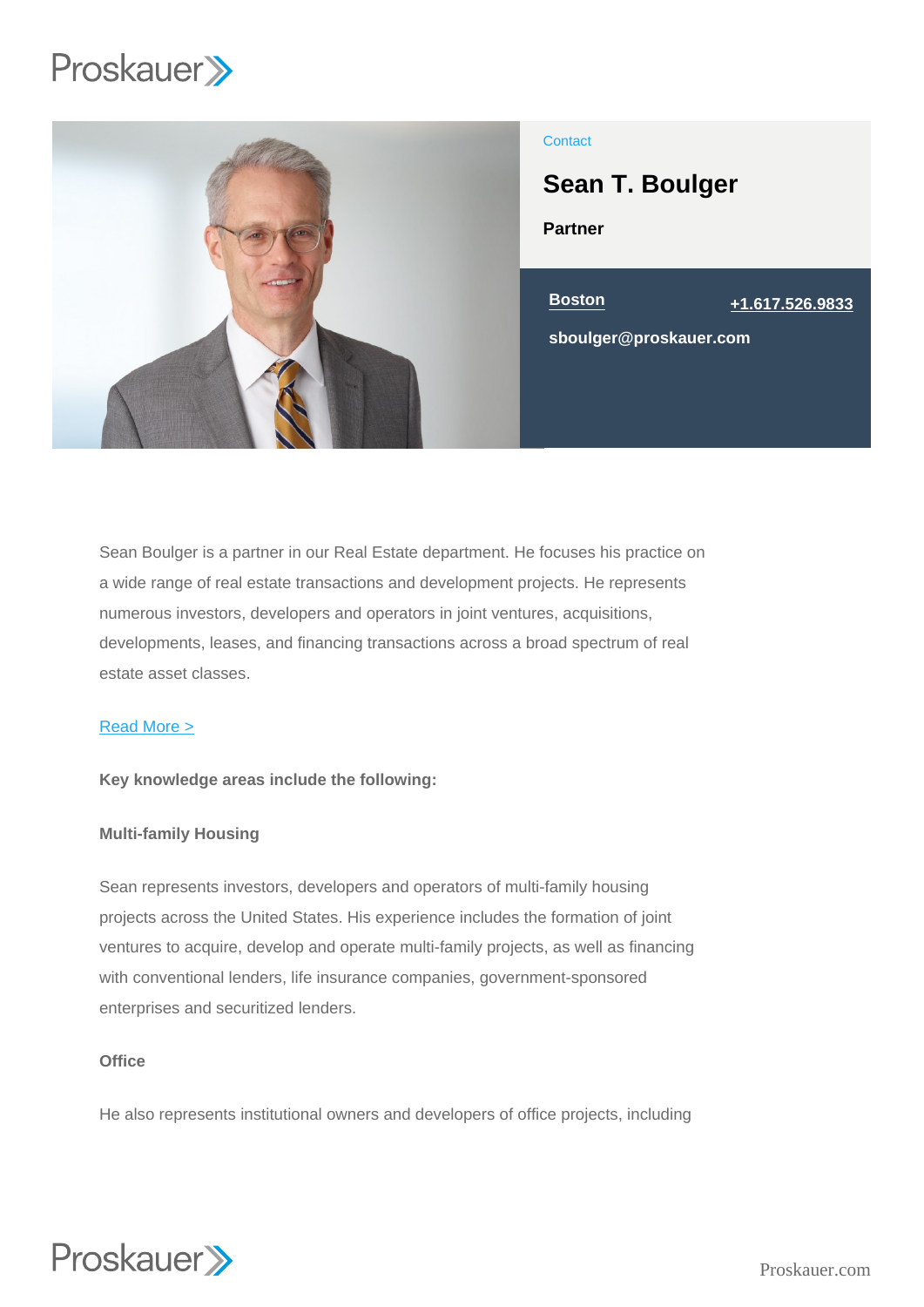office-lab buildings, on acquisitions, developments, financings, joint ventures, sales and leasing. Representative projects include the formation of joint ventures to recapitalize major office-lab projects in Cambridge, Massachusetts and San Francisco, California for publicly-traded REIT\*.

## **Seniors Housing**

Sean has extensive experience in the seniors housing industry. On the operating side, his clients include Benchmark Senior Living, LLC, which owns and operates more than 50 seniors housing communities in which he has been involved in the acquisition, development and financing\*. On the investment side, he represents private equity funds which joint venture with prominent operators to acquire, develop and reposition seniors housing projects.

#### **Retail**

Sean represents investors, developers and operators of retail projects. His clients include institutional investors, as well as Fortune 100 big-box operators, which he represents on numerous acquisition, leasing and development projects.

#### **Industrial**

Sean is experienced in the acquisition and development of industrial warehouse projects for various investors including REITs.

#### **Leasing**

Sean has extensive experience representing office landlords and tenants. Among other matters, he has negotiated major corporate headquarter leases on behalf of tenants, and has handled numerous lease workouts for landlords and tenants.

## **Design and Construction Contracts**

Sean has expertise representing owners and developers on design and construction projects. He has represented clients on numerous office, hotel, multi-family and senior housing projects, and manufacturing facilities.

Recognized for his "technical and market knowledge, patience, ability to be both

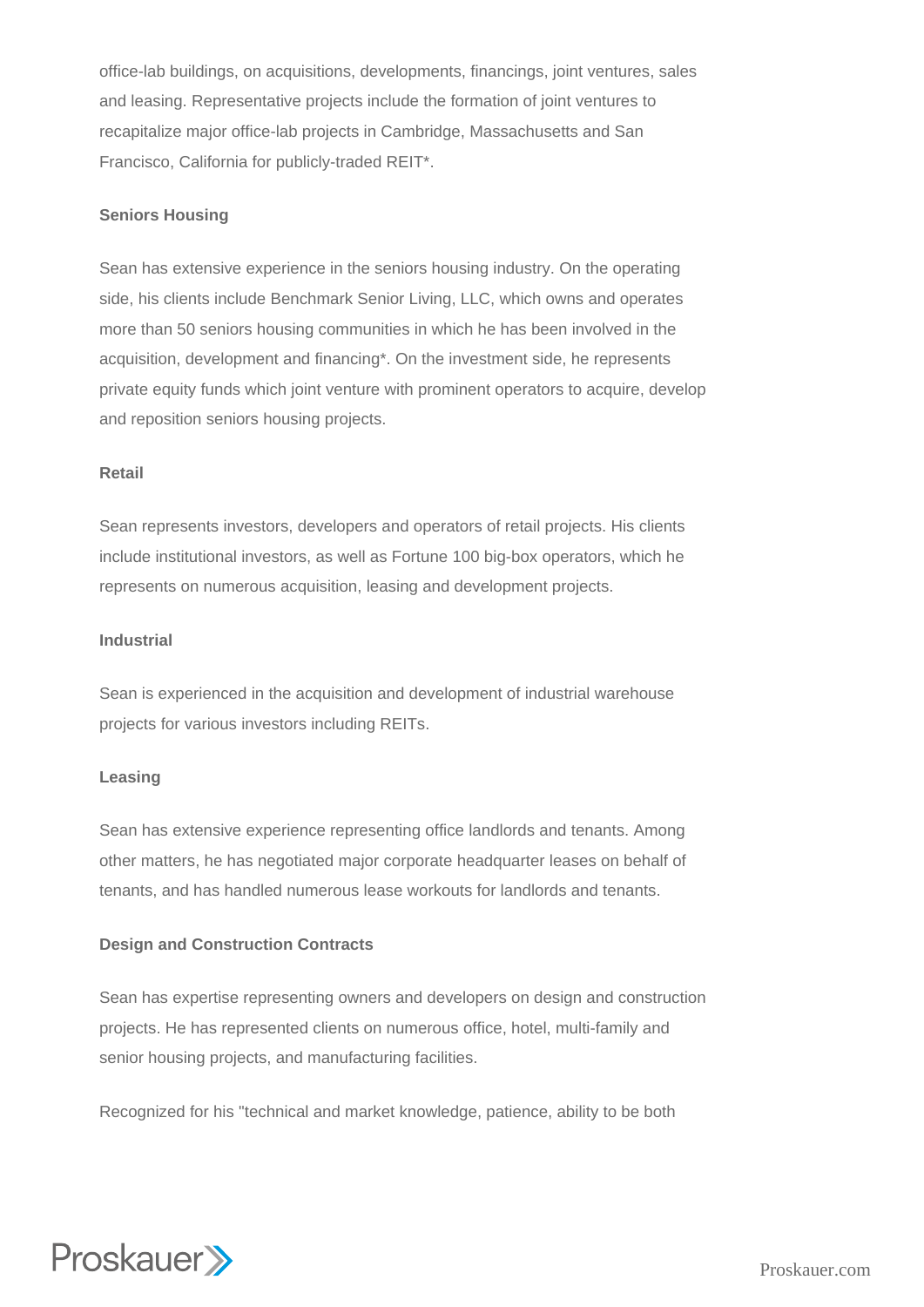practical and consultative, and extremely pleasant demeanor" in the 2013–2019 editions of Chambers USA: America's Leading Lawyers for Business, Sean's clients say that "he's a good-quality, careful lawyer who is a pleasure to [work] with" and who "continues to distinguish himself."

## **Close**

## **Matters**

# Representative matters:

- Recapitalization of a \$370 million office-lab project for a publicly-traded REIT \*
- Formation of a joint venture between a leading private equity fund and a seniors housing management company to develop assisted living and memory care facilities in New Hampshire and Rhode Island \*

\* at prior firm

#### Practices

Real Estate, Ownership and Operational Issues

**Industries** 

Private Equity Real Estate, Real Estate

Education

Harvard Law School, J.D.

Harvard University, B.A.

Admissions & Qualifications

**Massachusetts** 

**Memberships** 

Board of Directors, Cathedral High School